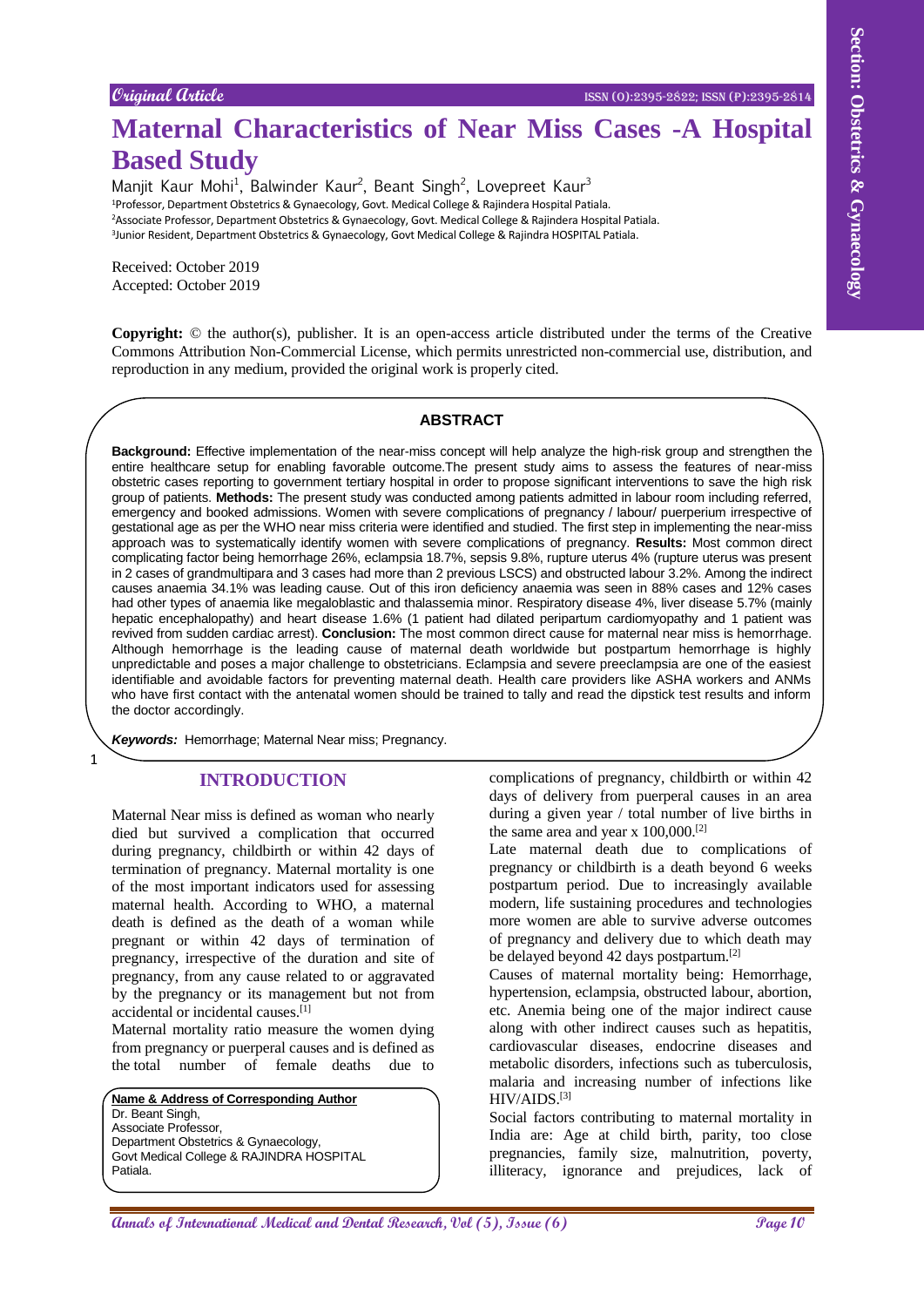## **Mohi et al; Maternal Characteristics of Near Miss Cases**

maternity services, shortage of health and manpower, delivery by untrained dais, poor environmental sanitation, poor communication and transport facilities, social customs, etc.[4]

Women who survive severe obstetric complications have many characteristics in common with maternal death events particularly on risk factors. Recognizing this fact, World Health Organization (WHO) called for increased study of maternal near miss. Maternal near miss is also called severe maternal morbidity, hence these terms are used interchangeably.[5]

Effective implementation of the near-miss concept will help analyze the high-risk group and strengthen the entire healthcare setup for enabling favorable outcome.[6] The present study aims to assess the features of near-miss obstetric cases reporting togovernment tertiary hospital in order to propose significant interventions to save the high risk group of patients.

### **MATERIALS & METHODS**

The present study was conducted in the department of Obstetrics and Gynaecology, Rajindra Hospital, Patiala for a period of one and a half year starting from April 2016 to September 2017. The study was conducted on the patients admitted in labour room including referred, emergency and booked admissions. Women with severe complications of pregnancy / labour/ puerperium irrespective of gestational age as per the WHO near miss criteria were identified and studied.

The first step in implementing the near-miss approach was to systematically identify women with severe complications of pregnancy.

The eligibility was not restricted by gestational age at which complications occurred i.e. women having abortions or ectopic pregnancies as well as medical conditions and presenting with any of the inclusion criteria were eligible.

The present study is conducted based on WHO 2010 near miss criteria. The latest Near-miss operational guidelines are issued by Government of India in 2014. Women that developed those conditions unrelated to pregnancy (i.e. not during pregnancy or 42 days after termination of pregnancy) were excluded.

An informed consent of the patient was obtained and the information was recorded on the proforma attached. The collected data was compiled and analysed.

#### **RESULTS**

| Table 1: Age-wise distribution of near miss cases |                                  |      |  |  |  |
|---------------------------------------------------|----------------------------------|------|--|--|--|
| Age                                               | Number $N=123$<br>Percentage (%) |      |  |  |  |
| $\langle 20 \rangle$ year                         | 04                               | 33   |  |  |  |
| $20-35$ year                                      | 118                              | 95.9 |  |  |  |
| $>35$ year                                        | 01                               | 0.8  |  |  |  |
| Mean age                                          | 25.8 years                       |      |  |  |  |

[Table 1] shows the distribution of near miss cases according to different age groups. Maximum number of cases fall between 20-35 years of age constituting 95.9% of total near miss cases in present study which is the common reproductive age group.

| Table 2: Parity distribution of near miss cases |                |                    |  |  |  |
|-------------------------------------------------|----------------|--------------------|--|--|--|
| Parity                                          | Number $N=123$ | Percentage $(\% )$ |  |  |  |
| Primipara                                       | 39             | 31.7               |  |  |  |
| Multipara                                       | 84             | 68.3               |  |  |  |

[Table 2] shows distribution of near miss cases according to parity with multipara forming majority of cases i.e. 68.3% as the number of complications increase in multipara patients.

|                        | Table 3: Distribution of near miss according to |  |  |  |
|------------------------|-------------------------------------------------|--|--|--|
| <b>Gestational age</b> |                                                 |  |  |  |

| <b>Gestational age</b> | Number $N=123$ | Percentage $(\% )$ |
|------------------------|----------------|--------------------|
| $<$ 13 weeks           | 15             | 12.2               |
| $13-28$ weeks          | つつ             | 17.8               |
| $>28$ weeks            | 52             | 42.4               |
| Postnatal              | 34             | 27.6               |

A **Andre Controller Controller Controller Controller Controller Controller Controller Controller Controller Controller Controller Controller Controller Controller Controller Controller Controller Controller Controller Con** [Table 3] shows distribution according to gestational age. In first trimester there were 12.2% cases of ruptured ectopic with hemoperitoneum who underwent laparotomy. In second trimester, there were 17.8% cases. Majority of cases were of hemorrhage (26%) out of which, abruptio placentae (15.62%) followed by placenta previa (9.3%), placenta accreta (6.25%), placenta percreta  $(3.125\%)$ . Third trimester had  $42.4\%$  cases which had eclampsia (18.7%) and severe preeclampsia with jaundice (5.6%). Sepsis was seen in 9.8% cases. Respiratory distress in 4%, rupture uterus in 4% cases.

| according to religion | Table 4: Distribution of maternal near miss cases |  |  |  |
|-----------------------|---------------------------------------------------|--|--|--|
|                       |                                                   |  |  |  |

| <b>Religion</b> | Number $N=123$ | Percentage $(\% )$ |
|-----------------|----------------|--------------------|
| Sikh            | 67             | 54.48              |
| Hindu           | 50             | 40.65              |
| Muslim          |                | 4.87               |

[Table 4] is showing the frequency and percentage distribution of women according to their religion. Majority of cases were Sikhs 54.48%, Punjab being a sikh dominated state.

| Table 5: Distribution of maternal Near miss according |  |  |
|-------------------------------------------------------|--|--|
| to Socioeconomic class (Kuppuswami Scale)             |  |  |

| Class              | Number $N=123$ | Percentage $(\% )$ |
|--------------------|----------------|--------------------|
| Lower              | 78             | 63.41              |
| <b>Upper Lower</b> | 24             | 19.51              |
| Lower Middle       |                | 17.08              |

[Table 5] shows distribution of maternal near miss cases according to their socioeconomic status. Maximum number of women were recorded with lower socioeconomickuppuswami scale 63.41%, the reason being lack of money and resources and need for earning daily wages for sustaining life. This prevents them from visiting hospitals for antenatal care. They fail to avail government schemes due to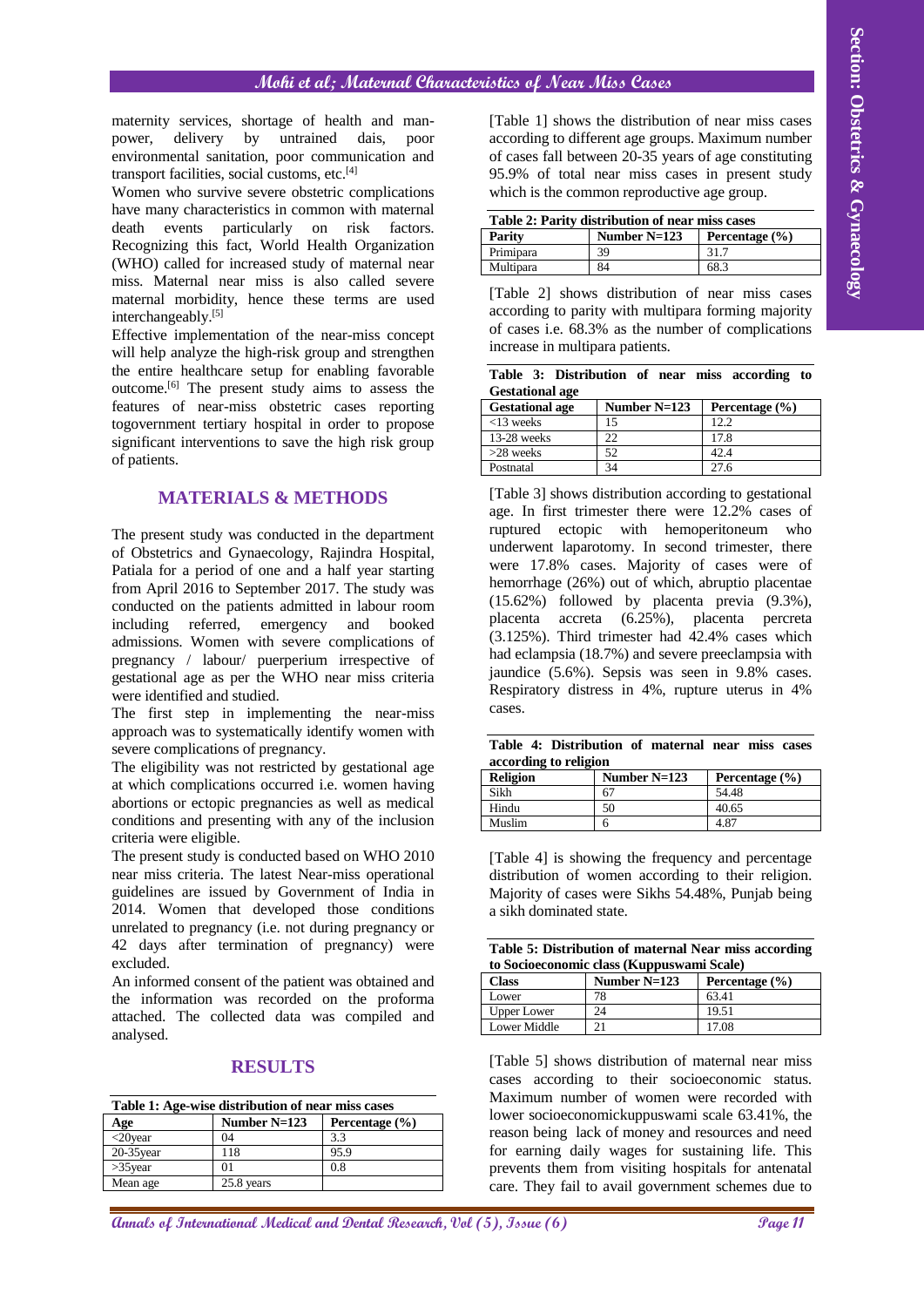lack of education and awareness of government schemes on maternal and child health like JSSK, JSY, PMSMA.

| Table 6: Mode of delivery in near miss cases |               |                    |  |  |  |
|----------------------------------------------|---------------|--------------------|--|--|--|
| <b>Mode of delivery</b>                      | <b>Number</b> | Percentage $(\% )$ |  |  |  |
| Vaginal                                      | 20            | 24.7               |  |  |  |
| Caesarean section                            | 35            | 43.2               |  |  |  |
| Laparotomy for rupture                       | 8             | 9.9                |  |  |  |
| uterus/hysterectomy                          |               |                    |  |  |  |
| Laparotomy for ectopic                       | 15            | 12.2.              |  |  |  |
| Classical caesarean                          | 3             | 37                 |  |  |  |

Eighty one near miss cases had delivered/ underwent caesarean section or laparotomy in our centre [Table 6], 24.7% patients had vaginal deliveries, 43.2% underwent Lower segment caesarean section, 9.9% underwent laparotomy for rupture uterus, 12.2% underwent laparotomy for ruptured ectopic pregnancy and 3.7% underwent classical caesarean section. Remaining 42 patients were referred from other centers due to postpartum hemorrhage, acute uterine inversion and non availability of blood bank and ventilator.

**Table 7: Distribution of maternal Near miss according to complication of pregnancy**

| <b>Complication Of</b> | <b>No. of Near</b> | Percentage |
|------------------------|--------------------|------------|
| <b>Pregnancy</b>       | miss cases         | (%)        |
|                        | $N = 123$          |            |
| Anaemia without        | 42                 | 34.1       |
| hemorrhage             |                    |            |
| Hemorrhage             | 32                 | 26         |
| Eclampsia              | 23                 | 18.7       |
| Sepsis                 | 12                 | 9.8        |
| Liver disease          |                    | 5.7        |
| Rupture uterus         | 5                  | 4          |
| Respiratory disease    | 5                  | 4          |
| Obstructed labour      | 4                  | 3.2        |
| Heart disease          | 2                  | 1.6        |

[Table 7] shows distribution of near miss according to complication of pregnancy. Most common direct complicating factor being hemorrhage 26%, eclampsia 18.7%, sepsis 9.8%, rupture uterus 4% (rupture uterus was present in 2 cases of grandmultipara and 3 cases had more than 2 previous LSCS) and obstructed labour 3.2%. Among the indirect causes anaemia 34.1% was leading cause. Out of this iron deficiency anaemia was seen in 88% cases and 12% cases had other types of anaemia like megaloblastic and thalassemia minor. Respiratory disease 4%, liver disease 5.7% (mainly hepatic encephalopathy) and heart disease 1.6% (1 patient had dilated peripartum cardiomyopathy and 1 patient was revived from sudden cardiac arrest). (The total for this table is not 123 as a single patient had more than one complication of pregnancy.)

## **DISCUSSION**

Maternal Near miss is defined as woman who nearly died but survived a complication that occurred during pregnancy, childbirth or within 42 days of

**And the international of Control of Control of Control of Control of Control of Control of Control of Control of Control of Control of Control of Control of Control of Control of Control of Control of Control of Control** termination of pregnancy. About 80% of maternal deaths are due to direct causes i.e. obstetric complications of pregnancy, labor and puerperium or inappropriate and inadequate interventions, treatment and/or referral. Remaining 20% of maternal deaths are due to indirect causes like, the result of pre-existing diseases or disease that developed during pregnancy which are not due to direct obstetric cause but are aggravated by the physiological cause of pregnancy. The study conducted for a period of one and a half year included 123 patients categorized at maternal near miss who reported to the labour room of department of Obstetrics and Gynecology, Govt. Medical College, Patiala. In the present study, out of 6166 deliveries, there were 5461 live births and 123 maternal near miss cases, which were included based on WHO 2010 maternal near miss approach. Number of maternal deaths in the study period was 65. Hemorrhage being the number one cause of maternal death 32.3% followed by anaemia without hemorrhage contributing to 20% of maternal deaths. Hypertensive disorders 16.9%, respiratory disorders and heart disorders 4.61%, liver disorder 7.69%, obstructed labour or rupture uterus 6.15% and sepsis contributing to 7.69% of maternal deaths.

Mean age of patients was 25.8 years. Maximum number of patients were between age group of 21-35 years i.e. 96%. A study done in Coimbatore also had a similar result of maximum patients falling under age group 21-30 years  $(75\%)$ .<sup>[7]</sup>

The parity distribution of our study is as follows: 31.7% were primipara and 68.3% multipara cases. Study by Rajakumari at Coimbatore also showed that maximum patients were multipara 59% and primipara were 41%.<sup>[7]</sup> Our results also matched with study by Bansal et  $al$ ,<sup>[8]</sup> which had multipara 64.1% and primipara 35.89%.

The number of cases of near miss were more in third trimester i.e. 42.4% comparable to Rajakumari et al, [7] which had 33.6% in third trimester and Bansal et al,<sup>[8]</sup> 56.41% in third trimester. Roopaet al,<sup>[9]</sup> and Bashour et al,<sup>[10]</sup> also had similar results of  $43.6\%$ and 43.2% respectively.

The maternal near miss incidence ratio (MNMR) in present study is 22.5. Literature reports the similar trends and MNMR varies between 15 to 40 per 1000 live births.<sup>[11,12]</sup>

Maternal near miss to mortality ratio is 1.89: 1 in the present study, which means for every 2 lives saved there was 1 maternal death. The ratio is similar to a study conducted in Bastar district of Chhattisgarh, India which had near miss to mortality ratio of 2:18Study of near miss morbidity done in western Rajasthan also had a near miss mortality ratio of 2:1.13 Our results are also similar to those of African countries where range is 2-11:1.14 A study conducted in Coimbatore, India showed a maternal near miss mortality ratio of 20.21:17 which is very high and shows a very good level of maternal care.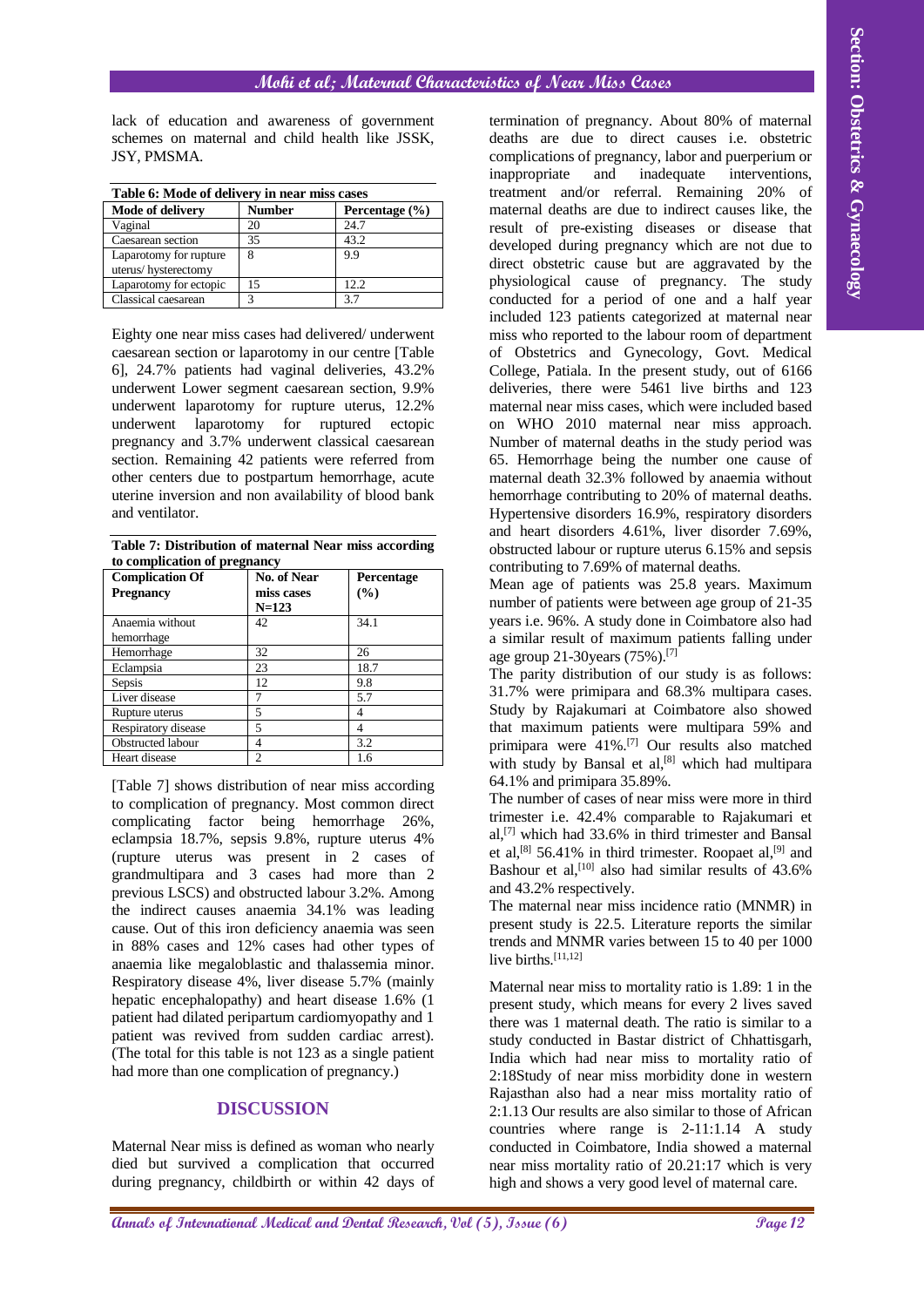Mortality index for various primary complication of pregnancy was calculated and number one cause was hemorrhage in 39.6% cases, followed closely by respiratory diseases in 37.5%, hypertensive disorder in 32.3% cases, liver diseases in 31.7% and sepsis in 29.4% cases. A study conducted in Bastar district of Chhattisgarh by Bansal et al,<sup>[8]</sup> reported hypertensive disorders in 31.57% cases followed by sepsis and severe anaemia in 15.78% and hepatitis in 66.67% cases. the study conducted by Kalra et al,<sup>[13]</sup> reported hemorrhage as leading cause of maternal mortality in 62.9% cases, sepsis 40.7% as second common cause followed by hypertension in 11.1%, rupture uterus in 7.4% and medical complications 5.5% cases. Taly et al, [15] reported hemorrhage 60% and hypertension 34% as leading causes of maternal death followed by sepsis 4% at number three.

The most common direct cause for maternal near miss in our study was hemorrhage 26% cases, hypertensive disorders 18.7%, sepsis 9.8%, rupture uterus and respiratory disorders 4% each. Liver disorders contributed 5.7% cases. Most common indirect cause was anaemia without hemorrhage  $34.1\%$ . Study by Bansal et al,<sup>[8]</sup> also reported hemorrhage as most common complication of pregnancy leading to maternal near miss, which matched our study. Anaemia and rupture uterus was reported in 15.38% cases, hypertensive disorder in 12.38%, liver disorder in 2.56% cases. Similar results were reported by Kalra et al,  $[13]$  hemorrhage 56% as leading cause of maternal near miss followed by hypertension 17.8%, sepsis 5.35%, rupture uterus 8.92% and medical complications 11.6%. Study by Rajakumari et al,<sup>[7]</sup> reported hypertensive disorder as most common cause for near miss contributing to 45.7% cases, hemorrhage 26.64%, anaemia 10.6%, sepsis 5.6% and heart disease 4.6% cases. Taly et al, [15] reported hemorrhage 60% as number one cause followed by hypertensive disorder 34%, sepsis 4% and rupture uterus in 5% cases.

The management of anaemia at our centre was done by first of all identifying the type of anaemia by complete blood counts and peripheral blood films and treating it accordingly. Out of these majority 37 (88%) patients had severe microcytic hypochromic picture referring to iron deficienyanaemia and 5 (12%) had other types of anaemia like megaloblasticanaemia and thalassemia minor. There was no case of thalassemia major. The mainstay of treating severe anaemia was blood transfusion in our study. In megaloblasticanaemia, injection cyanocobalamin, folic acid and nicotinamide (vitcofol) was also given along with blood or iron transfusion. Foremost step of prevention of anaemia is good antenatal care and regular intake of iron and folic acid tablets by patients. Haemoglobin electrophoresis to rule out thalassemia and sickle cell anaemia should be done in all antenatal patients.

## **CONCLUSION**

**Analis isolational effectional effectional effections of CONCLUSION<br>
<b>Annals because the section and the section and the section and Dental Annals and the section and the section and the section and the section and the s** The most common direct cause for maternal near miss is hemorrhage. Although hemorrhage is the leading caue of maternal death worldwide but postpartum hemorrhage is highly unpredictable and poses a major challenge to obstetricians. Eclampsia and severe preeclampsia are one of the easiest identifiable and avoidable factors for preventing maternal death. Regular blood pressure monitoring at every antenatal visit along with urine complete examination for sugar and albumin serves as a baseline marker and can predict about the state of patient. Urine dipsticks should be made available at all levels of health care facilities starting from base of staircase i.e. Primary health centre and upto tertiary level centre. Health care providers like ASHA workers and ANMs who have first contact with the antenatal women should be trained to tally and read the dipstick test results and inform the doctor accordingly. Likewise magnesium sulphate should be available at all levels of healthcare and doctors should be taught about giving loading dose. Crux is, stress should be given on institutional delivery under all aseptic conditions. Also, the abortifacient drugs should not be available over the counter and should be given under expert supervision.

#### **REFERENCES**

- 1. WHO (2005), Improving maternal, newborn and child health in the South-East Asia Region, New Delhi.
- WHO, UNICEF, World Bank (2012), Trends in Maternal Mortality; 1990-2008, Estimates Developed by WHO, UNICEF, UNFPA and The World Bank.
- 3. WHO (1998), World Health Report 1998, Life in the 21st century, a Vision for all, Report of Director General, WHO.
- 4. Govt. of India (2013), Special Bulletin on Maternal Mortality in India 2010-12, SRS, Dec. 2013, Office of Registrar General of India.
- 5. Kasahun AW, Wako WG. Predictors of maternal near miss among women admitted in Gurage zone hospitals, South Ethiopia, 2017: a case control study. BMC Pregnancy Childbirth. 2018;18(1):260.
- 6. Sultana S, Ishtiaque S, Fareed S, et al. Clinical Spectrum of Near-miss Cases in Obstetrics. Cureus. 2019;11(5):e4641.
- 7. Rajakumari PManonmani. Dept. of obstetrics and gynarcology, Coimbatore. Maternal near Miss: an indicator of Maternal health. IOSR Journal of dental and Medical Sciences 2017;3(16):9-15.
- 8. Bansal M, Lagoo J, Pujari K. Study of near miss cases in obstetrics and maternal mortality in Bastar, Chhattisgarh, India. Int J ReprodContraceptObstet Gynecol. 2016;5(3):620- 3.
- 9. Roopa PS, ShailjaVerma, LavanyaRai, Pratap Kumar, Murlidhar V. Pai, and JyothiShetty. Journal of pregnancy vol 2013 article id 393758
- 10. Bashour H, Saad-Haddad G, DeJong J, Ramadan MC, Hassan S, Breebaart M, Wick L, Hassanein N, Kharouf M. A cross sectional study of maternal 'near-miss' cases in major public hospitals in Egypt, Lebanon, Palestine and Syria. BMC pregnancy and childbirth. 2015 Dec;15(1):296.
- 11. Say L, Souza JP, Pattinson RC. WHO working group on Maternal Mortality and Morbidity Classifications. Maternal near miss- towards a standard tool for monitoring quality of